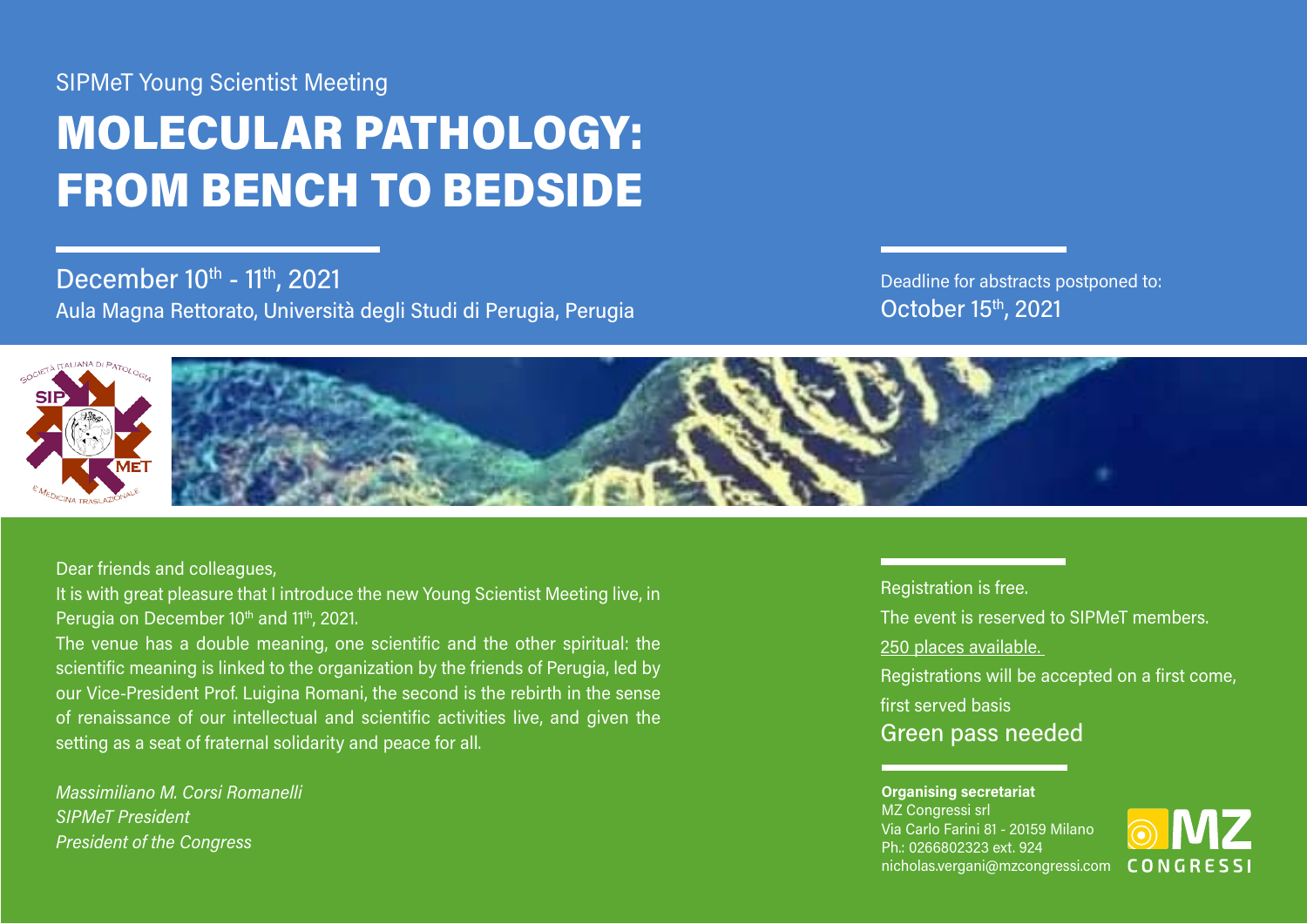## **LOCAL ORGANISING COMMITTEE**

Prof. Luigina Romani (President)<br>Prof. Stefano Brancorsini (Secretary) Prof. Stefano Brancorsini

Prof. Francesco Grignani Prof. Giuseppe Servillo Prof. Andrea Bartoli Prof. Teresa Zelante Dott. Katia Fettucciari Dott. Emanuela Rosati





## **SCIENTIFIC COMMITTEE**

**PRESIDENT** Prof. Massimiliano M. Corsi Romanelli

**VICE- PRESIDENT** Prof. ssa Luigina Romani

**SECRETARY/TREASURER** Prof. Gianluca Canettieri

#### **COUNCIL**

Prof. Emanuele Albano Prof. Francesco Curcio Prof. Edoardo Alesse Prof. Pietro Formisano Prof. Lucia Altucci Prof. ssa Marella Maroder Prof. Lido Calorini Prof. Antonio Procopio

**PAST PRESIDENT HONORARY PRESIDENT** Prof. Francesco Curcio Prof. Luigi Frati

**ARBITRATORS AUDITORS** Prof. Alfonso Pompella Prof. F. Saverio Ambesi Impiombato<br>Prof. Sebastiano Andò Prof. U. Marinari Prof. Sebastiano Andò Prof. Calogero Caruso Prof. Ovidio Bussolati

#### **RiPaGeC – APS ETS Onlus** Presidente Prof. Francesco Curcio

C.F. 02768180180 C/C n. 1000/00169757 Intesa San Paolo - Filiale 55000 Piazza Paolo Ferrari, 20121 – Milano

## **SCIENTIFIC PROGRAMME**

| December 10th, 2021 (14.00-19.30) |                    |                               |
|-----------------------------------|--------------------|-------------------------------|
|                                   | 14.30-16.00        | Pathophysiology of metabolism |
|                                   | <u>16.15-17.45</u> | Genomic and post-genomic      |
|                                   |                    | mechanisms of disease         |
|                                   | 18.00-19.30        | Microbes, inflammation,       |
|                                   |                    | immunity                      |

| December 11th, 2021 (08.30-14.00) |                                |  |
|-----------------------------------|--------------------------------|--|
| 08.30-10.00                       | Molecular mechanisms of        |  |
|                                   | cancer onset and progression   |  |
| $10.15 - 11.45$                   | <b>Cancer microenvironment</b> |  |
| 12.00-13.30                       | <b>Translational medicine</b>  |  |
| 13,30-14,00                       | <b>Awards &amp; Farewell</b>   |  |